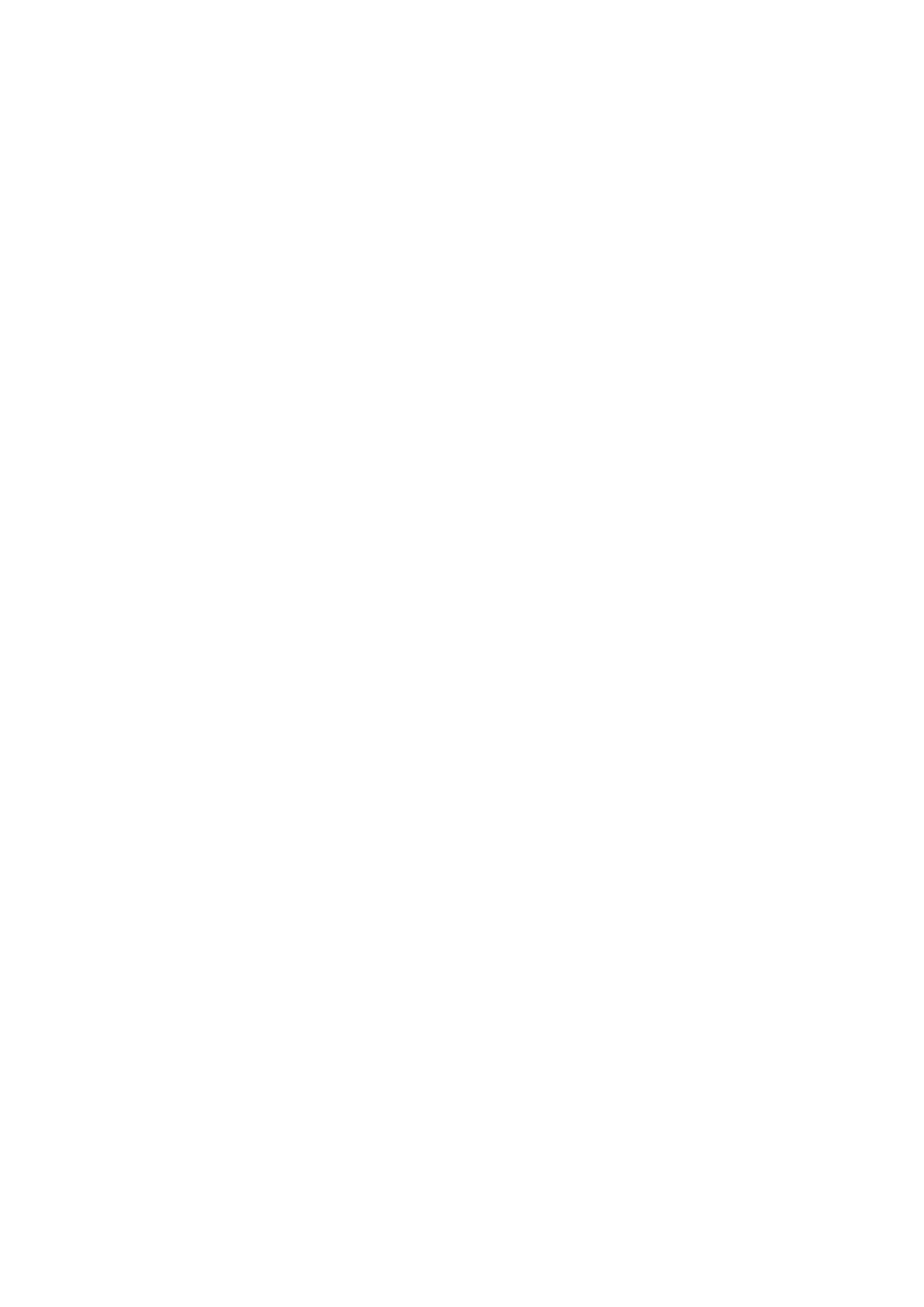



|     | <b>Table of Contents</b>                     | Page                    |
|-----|----------------------------------------------|-------------------------|
| 1.  | <b>Gerneral Terms</b>                        | $\mathbf{2}$            |
| 2.  | <b>Safety Instructions</b>                   | $\boldsymbol{2}$        |
| 3.  | <b>Field of Application</b>                  | $\overline{2}$          |
| 4.  | <b>Measuring Devices</b>                     | $3 - 4$                 |
| 5.  | <b>Cleaning</b>                              | 4                       |
| 6.  | <b>Installation</b>                          | $\overline{\mathbf{4}}$ |
| 7.  | <b>Maintenance</b>                           | 5                       |
| 8.  | <b>Materials</b>                             | 5                       |
| 9.  | <b>Dimesions / Weights</b>                   | $6\phantom{1}$          |
| 10. | <b>Technical Data</b>                        | 6                       |
| 11. | <b>Assembly Instructions</b>                 | $\overline{7}$          |
| 12. | <b>Trouble Shooting</b>                      | $\overline{7}$          |
| 13. | <b>Spare Parts Lists</b><br><b>RN 01.256</b> |                         |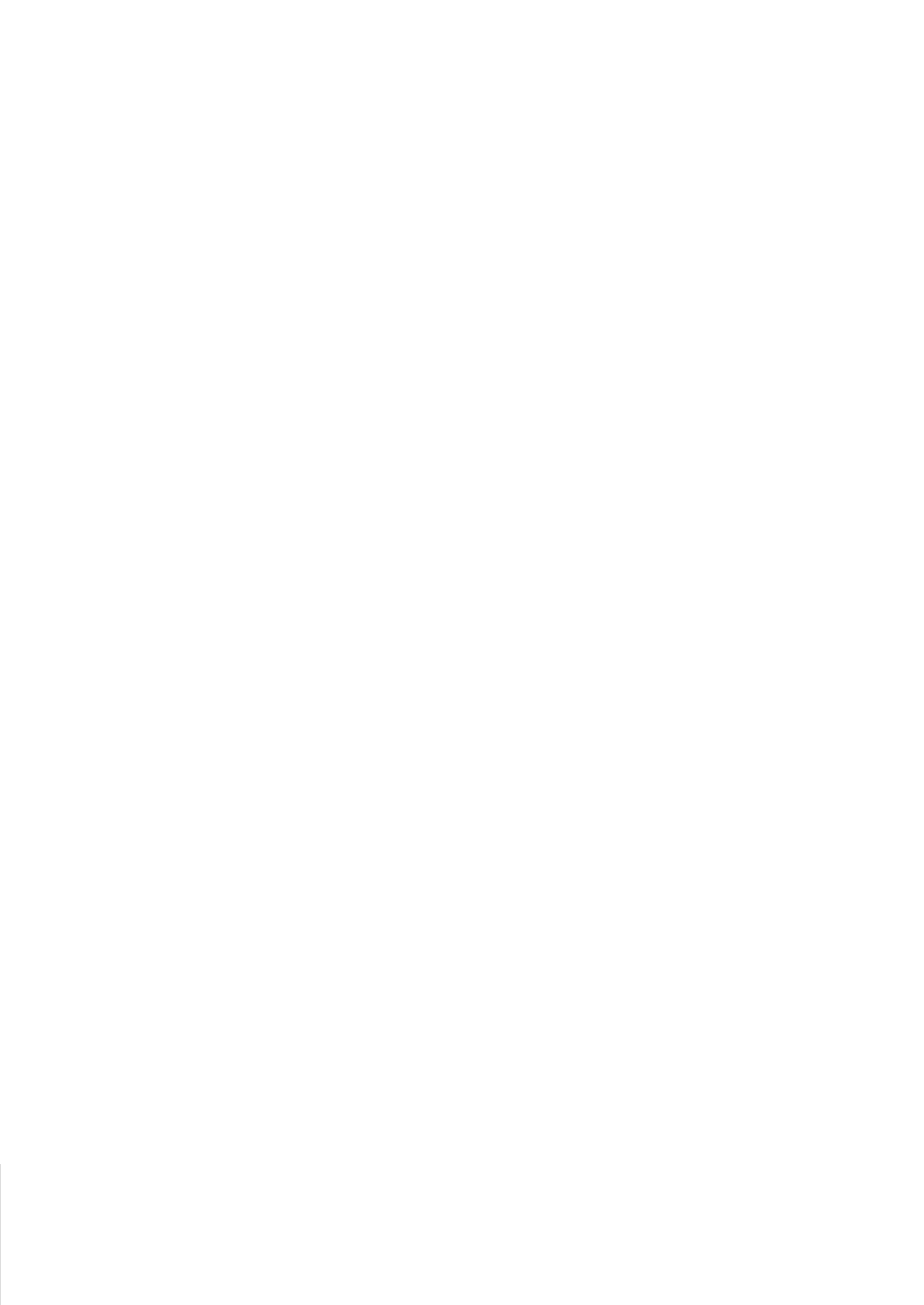



#### **1. General Terms**

This operating manual has to be read carefully and observed by the competent operating and maintenance personnel.

We have to point out that we will not accept any liability for damage or malfunctions resulting from the non-compliance with this operating manual.

Descriptions and data given herein are subject to technical changes.

#### **2. Safety Instructions**



#### **DANGER!**

- The line system must be depressurized before any maintenance.
- Observe assembly instructions to ensure safe maintenance of the measuring device.
- Moreover, the special safety instructions of the individual measuring devices (e.g. for electric connections) must be observed.

#### **3. Field of Application**

- The APV Inline housings with different measuring devices are used in applications in which hygienic process conditions must be provided by crevice-free sealing and reliable cleaning.
- Two different measuring devices can usually be used in one housing.
- With larger nominal diameters special housings can be equipped with 4 connections for measuring devices.
- For applications with increased line pressures special housing are available.

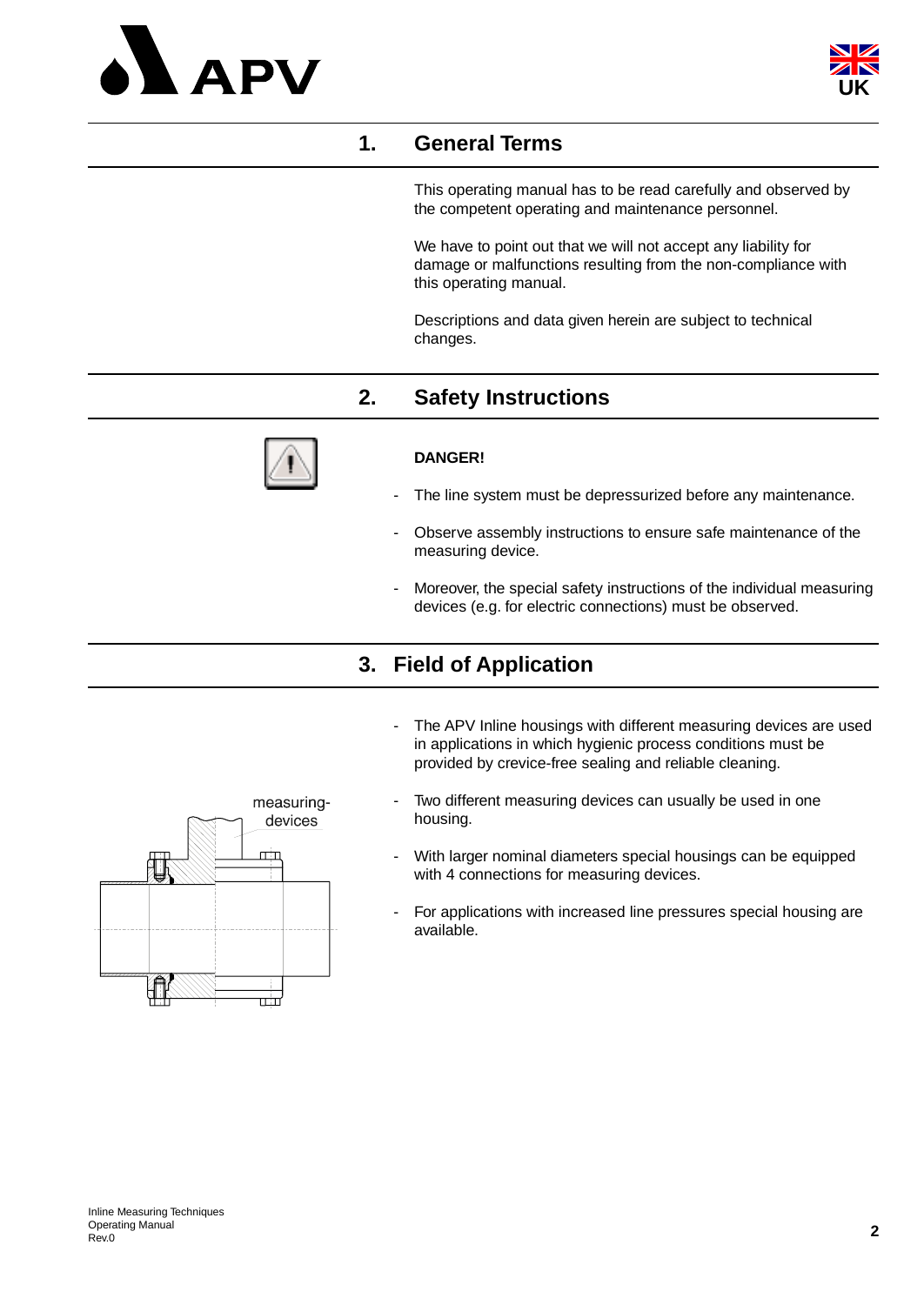# **APV**





#### **4. Measuring Device**

All measuring devices have the same dimensions of flange connection and can, thus, be used independently of the nominal diameter.

Selection can be made from different measuring devices:

#### **Temperature measurement**

**- Thermometer:** bimetal thermometer according to type sheet TM 52.01 type series R 5216 accuracy class: 1

#### - **Temperature sensor:** resistance thermometer PT 100 according to DIN/IEC 751 cl. B in twin core wiring electric terminal box out of polycarbonate protective type: IP 67

#### **Pressure measurement**

**- Pressure gauge:** pressure transmitter for front flush stainless steel membrane radial output with different connecting directions filling: glycerine quality class: 1.0

**- Pressure measuring transducer:** pressure measuring transducer 141 GB with front flush stainless steel membrane

with or without LCD temperature: + 120<sup>°</sup>C filling: Silicone oil protective type: IP 66

- **Pressure sensor**

pressure transmitter type CERABAR with ceramic measuring cells and potential-free analog output, pressure transmitter with front flush stainless steel membrane filling: Silicone oil quality class: 0.2 protective type: IP 65

#### **Flow measurement**

- **Flow controller** immersion sensor ST 74614 according to calorimetric measuring principle measuring range: 1 ... 150 cm/s different analysis devices protective type: IP 67

#### **Conductivity measurement**

**- Conductivitiy transmitter LMIT 08:** compact device with electrodeless measuring cell out of Teflon, different measuring range change-overs with and without LCD protective type: IP 67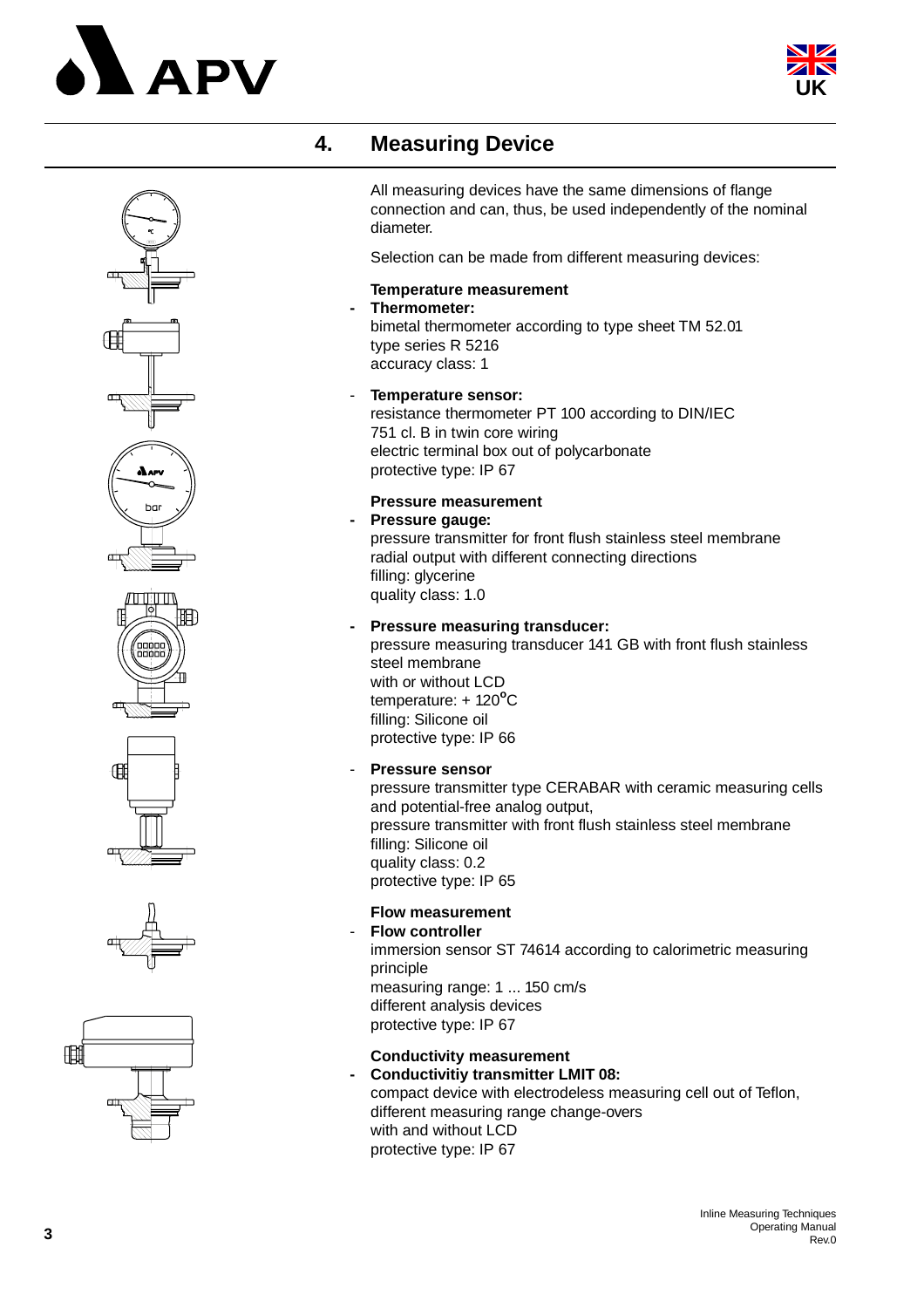



#### **4. Measuring Device**

#### **Optical measuring technique:**

turbidity measurement colour measurement concentration measurement

#### **Ultrasonic measuring technique:**

concentration measurement density measurement

#### **Sight glass:**

with and without illumination.

#### **5. Cleaning**

As a result of the design of the Inline housing being free of dead spaces (no sump and no dome) all product-wetted parts can be cleaned properly during the cleaning process.

#### **6. Installation**

The housing must be installed in such a way that a faultless function of the measuring device is given. Moreover, the installation must allow for fluids to drain off the housing.

With horizontal installation, measuring devices must be installed vertically.



#### **Attention!**

Observe welding instructions!

#### **6.1 Welding Instructions**

Before welding, the measuring devices and the housing cover must be removed. See to a careful handling to avoid damage.

- Welding may only be carried out by certified welders (EN 287-1). (Seam quality EN 25817,  $B$ ").
- The welding of the valve housings must be effected in such a way that deformation strain cannot be transfered to the valve body.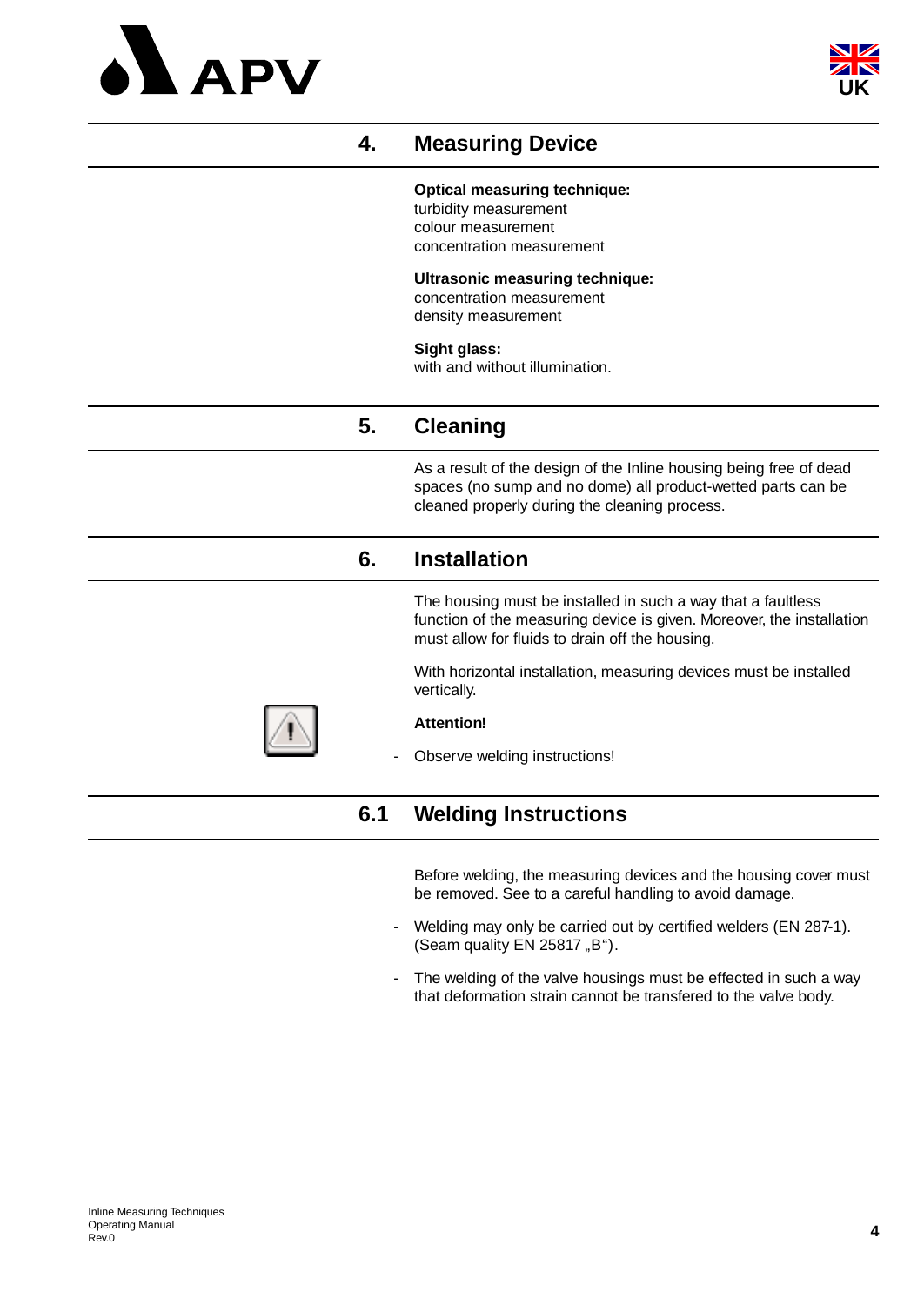



#### **6.1 Welding Instructions**

- The preparation of the weld seam up to 3 mm thickness must be carried out in butt manner as an square butt joint without air. (Consider shrinkage!)
- TIG orbital welding should be aimed at!
- After welding of the valve housings, the pipelines must be cleaned from welding residues and soiling in order to prevent other components from being damaged.
- Any damage resulting from the nonobservance of these welding instructions is not subject to our guarantee.

#### **7. Maintenance**

- The maintenance intervals depend on the individual application and are to be determined by the operator himself by temporary checks.
- Installation of measuring devices see assembly instructions.
- **All seals must be slightly greased before their installation.**

#### **Recommendation:**

**APV food grade grease for EPDM, HNBR and FPM** (0,75 kg /tin - ref.-No. 000 70-01-019/93)

- (60 g /tube ref.-No. 000 70-01-018/93)
- ! For all applications, use only those greases which are suited for the corresponding seal material !

#### **8. Materials**

| Product-wetted parts | $\ddot{\phantom{a}}$ | 1.4571 / 1.4404                                       |
|----------------------|----------------------|-------------------------------------------------------|
| Seals                |                      | standard EPDM<br>option HNBR, FPM                     |
| Measuring devices    | ÷.                   | see technical documents<br>of manufacturer or item 4. |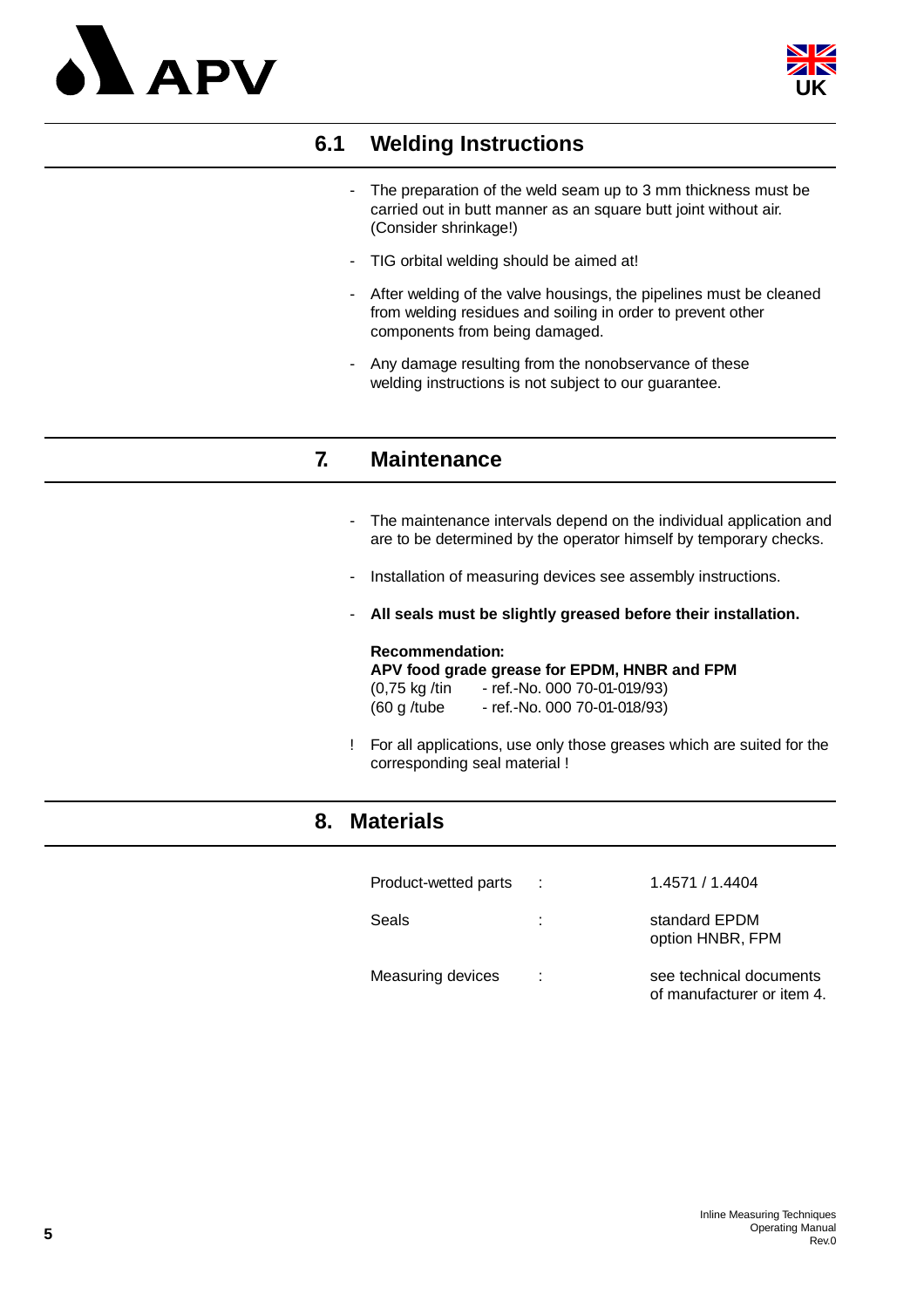



#### **9. Dimensions / Weights**



| DN  | Α   | $\checkmark$<br>B | ٠<br>$\mathcal{C}$ | D    | weightin<br>kg |
|-----|-----|-------------------|--------------------|------|----------------|
|     |     |                   |                    |      |                |
| 25  | 68  | 26                | 29                 | 25,5 |                |
| 40  | 67  | 38                | 41                 | 31,5 |                |
| 50  | 72  | 50                | 53                 | 37,5 |                |
| 65  | 85  | 66                | 70                 | 45,5 |                |
| 80  | 98  | 81                | 85                 | 53,0 |                |
| 100 | 111 | 100               | 104                | 62,5 |                |
| 125 | 130 | 125               | 129                | 75,0 |                |
| 150 | 150 | 150               | 154                | 87,5 |                |
|     |     |                   |                    |      |                |

#### **10. Technical Data**

| max. line pressure                        | : 10 bar<br>(higher pressure on request)               |
|-------------------------------------------|--------------------------------------------------------|
| max. operating temperature                | : $140^{\circ}$ C EPDM, HNBR<br>135 <sup>0</sup> C FPM |
| sterilization temperature<br>(short-term) | : $150^{\circ}$ C EPDM, HNBR<br>: $140^{\circ}$ C FPM  |

For information about the measuring devices refer to the technical documents of the manufacturers.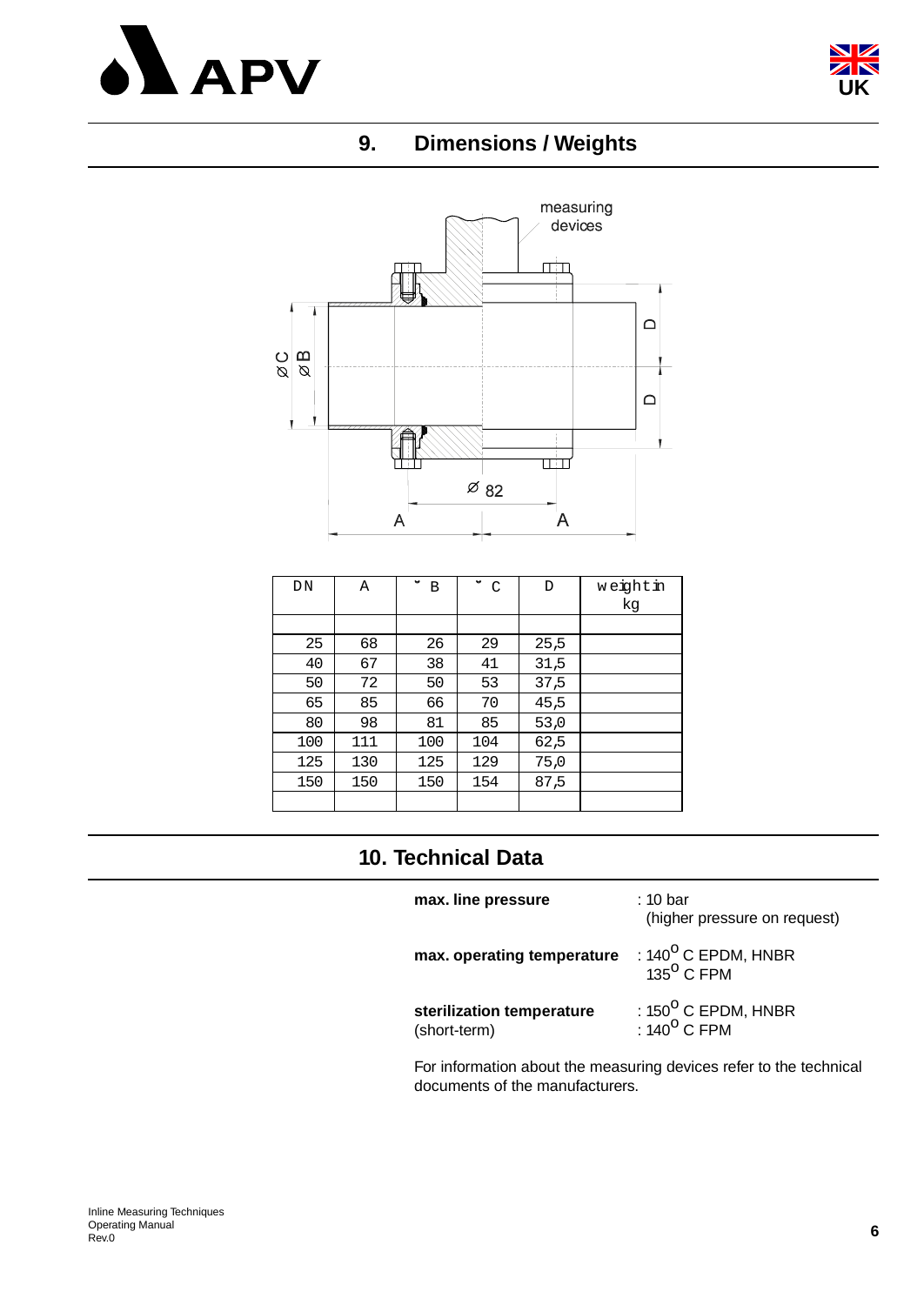



#### **11. Assembly Instructions**

The item numbers refer to the spare parts list RN 01.256.

#### **11.1 Dismantling from the line system**

- **a.** Shut off line pressure in the product line and discharge line if possible.
- **b.** Disconnect electric and pneumatic connecting lines.
- **c.** Remove hex. screws **(3)**. Screw two screws into the threaded holes of the housing cover **(2)**, thus, pressing the measuring device and the housing cover off.

#### **11.2 Dismantling of wear parts**

- If the measuring device has additional wear parts, the corresponding operating instruction must be observed.
- **a.** Pull off housing seal **(4)**.

#### **11.3 Installation of seals and measuring devices**

**a.** Pull the slightly greased seal on the flange of the measuring device or of the housing cover **(2)**.

#### **See to a correct fit of the seal.**

- **b.** Place the measuring device or housing cover straightly on the housing flange and tighten it by the hex. screws **(3)**.
- **c.** Connect electric and pneumatic lines.

#### **12. Trouble Shooting**

leakage between housing flange and flange of measuring device or housing cover **in the cover** : replace housing seal.

#### **13. Spare Parts Lists**

**(see annex)** 

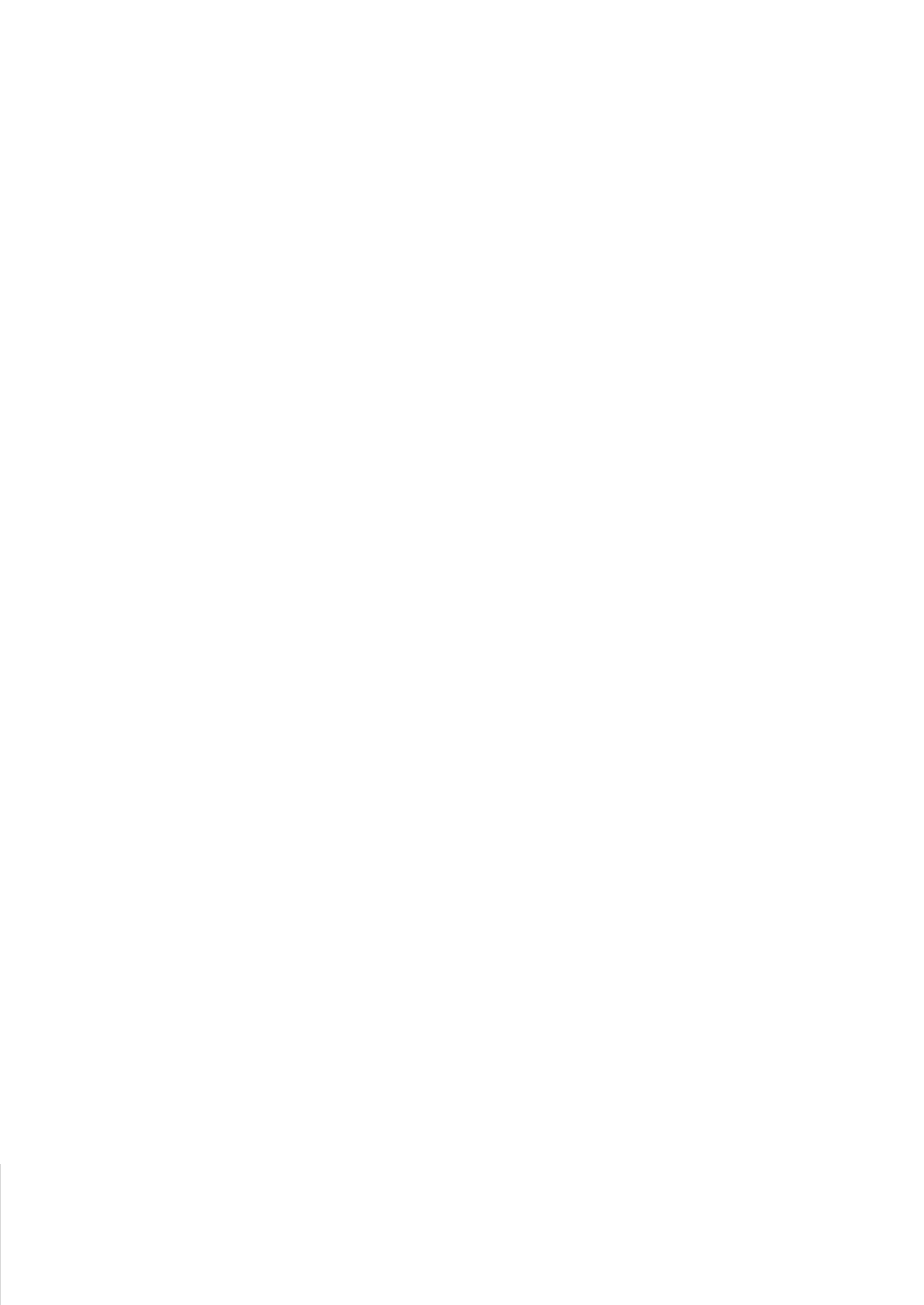Translation of original manual BA INLM 000002 ID-No.: H175760



rev. 0





APV Zechenstraße 49 D-59425 Unna

Phone: +49(0) 23 03/ 108-0 Fax: +49(0) 23 03 / 108-210

For more information about our worldwide locations, approvals, certifications, and local representatives, please visit www.apv.com.

Copyright © 2008 SPX Corporation

The information contained in this document, including any specifications and other product details, are subject to change without notice. While we have taken care to ensure the information is accurate at the time of going to press, we assume no responsibility for errors or omissions nor for any damages resulting from the use of the information contained herein.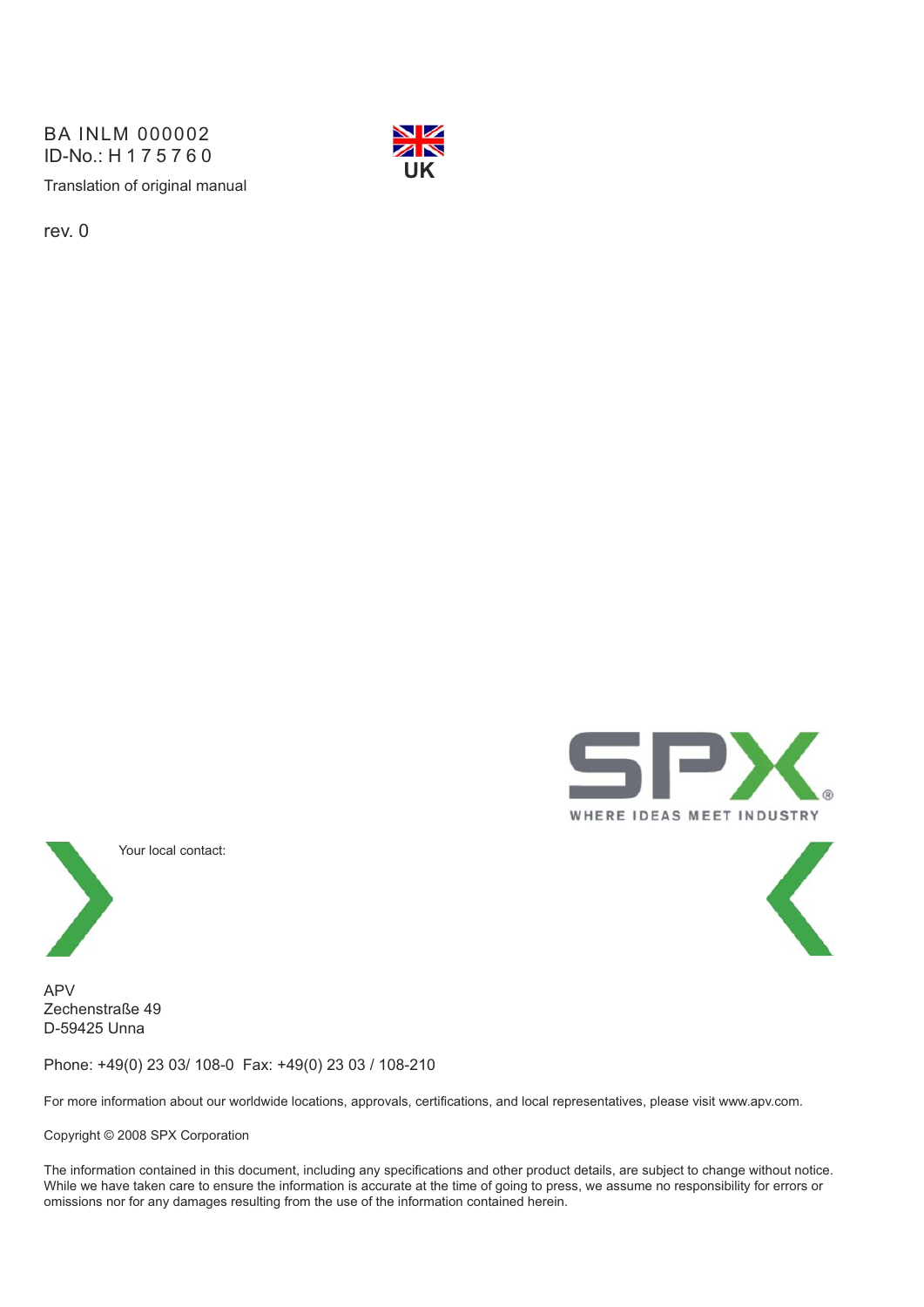| Weitergabe sowie Vervielfältigung dieser Unterlage, Verwertung und Mitteilung<br>ihres Finalts nicht gestattet, soweit nicht schrifflich zugestanden. Verstoß<br>verpflichtet zum Schadensersatz und kann strafrechtliche Folgen hab | 02/94                                                                                                                                                                                       |
|--------------------------------------------------------------------------------------------------------------------------------------------------------------------------------------------------------------------------------------|---------------------------------------------------------------------------------------------------------------------------------------------------------------------------------------------|
| Inline-Mentechnik DN 25-150<br>parts list:<br>Gehäuse und Meßgeräte<br>Ersatzteilliste: spare                                                                                                                                        | をし<br><b>APV Rockto</b><br>Burges University<br>Trytko<br>Name<br>20.3.98<br>Datun<br>Gezeichnet<br>Geprüff<br>$\overline{\phantom{0}}$<br>Blatt<br><b>Blatt</b><br>$\infty$<br>Besteht aus |
| devices<br>Inline measuring techniques<br>and measuring<br>Duisnor                                                                                                                                                                   | 01.256<br>$\overline{\widetilde{\mathcal{K}}}$<br>Normgepr.<br>Trytko<br>$\frac{3}{98}$<br>Datum<br><b>Name</b>                                                                             |
| Dichtungswerkstoffe zur Verfügung.<br>Es stehen verschiedene<br>Bitte WS-Nr. ergänzen                                                                                                                                                |                                                                                                                                                                                             |
| The following seal materials<br>available (fill in last<br>two digits of ref.-no.)<br>a<br>D                                                                                                                                         | Mengerät                                                                                                                                                                                    |
| seals:<br>* Dichtungswerkstoff: material<br>/93-EPDM<br>./33-HNBR<br>$.73-V$ iton                                                                                                                                                    |                                                                                                                                                                                             |
| seal<br>Gehäusedichtung eingesetzt.<br>For Silicone take the HNBR-<br>Gehäusedichtung /housing<br>Bei Silkon wird die HNBR-<br>housing seal.                                                                                         | $\cup$<br>$\mathbf{\Omega}$                                                                                                                                                                 |
|                                                                                                                                                                                                                                      |                                                                                                                                                                                             |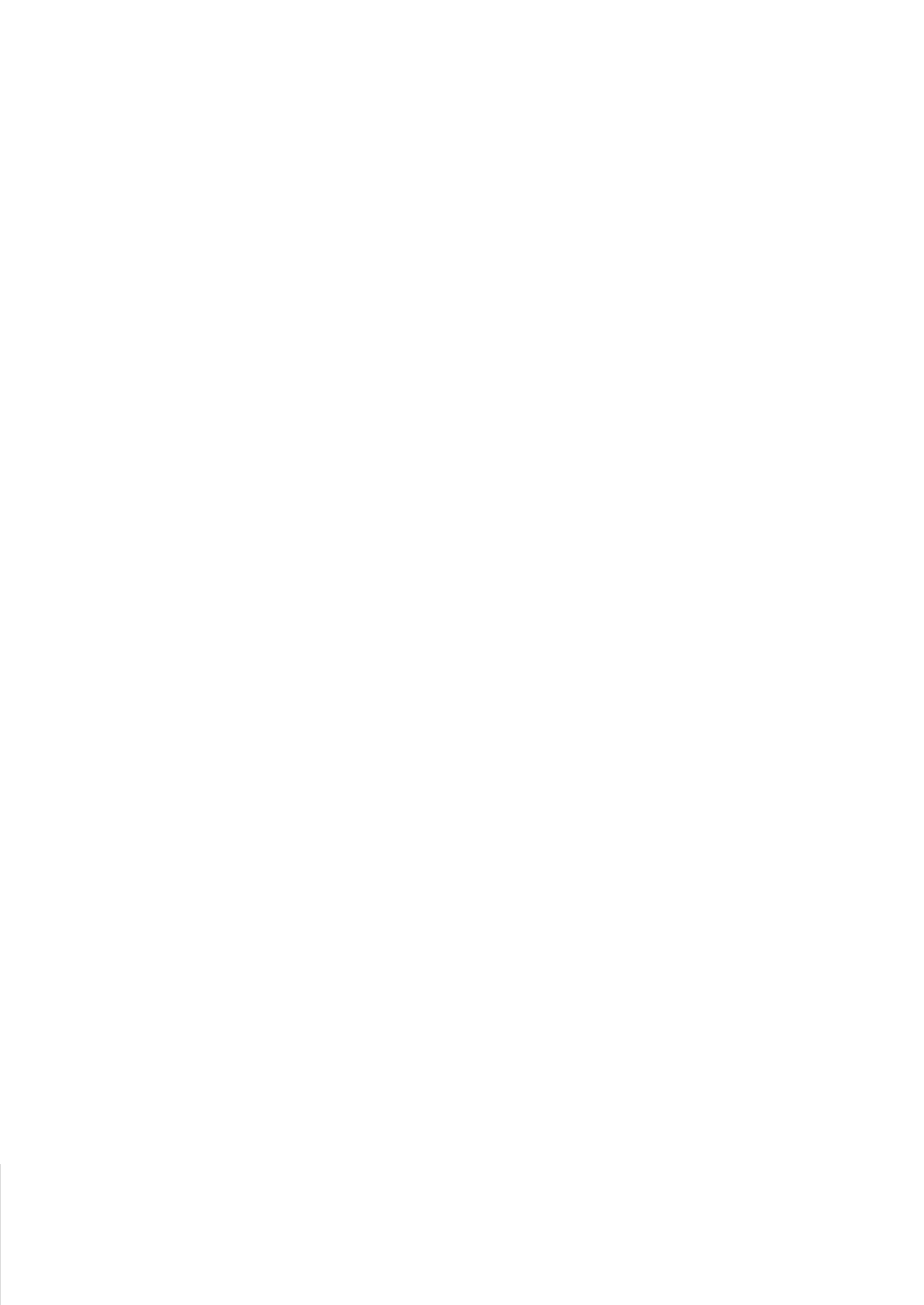| 02/94                                                                                                                                                                                                                                | J<br>APY Roaten                                                                                  | 01.256                                                                | 150           | WS-Nr.<br>ref.-no.                        |                                     |                                                                      | Ш                                             | Ш                                                                                                                     | Ш                                           |  |  |  |  |  |  |  |  |
|--------------------------------------------------------------------------------------------------------------------------------------------------------------------------------------------------------------------------------------|--------------------------------------------------------------------------------------------------|-----------------------------------------------------------------------|---------------|-------------------------------------------|-------------------------------------|----------------------------------------------------------------------|-----------------------------------------------|-----------------------------------------------------------------------------------------------------------------------|---------------------------------------------|--|--|--|--|--|--|--|--|
|                                                                                                                                                                                                                                      | A                                                                                                | $\overline{\mathbb{R}}$                                               | 125           | WS-Nr.<br>ref.-no.                        |                                     | 21-08-038/47 21-08-039/47                                            | $\mathbf l$                                   | Ш                                                                                                                     | Ш                                           |  |  |  |  |  |  |  |  |
|                                                                                                                                                                                                                                      | Trytko<br>Name<br>20.3.98<br>Datum                                                               |                                                                       | 00            | $\overline{\mathsf{W}}$ S-Nr.<br>ref.-no. |                                     | 21-08-044/47                                                         | $\mathbf{I}$                                  | Ш                                                                                                                     | Ш                                           |  |  |  |  |  |  |  |  |
|                                                                                                                                                                                                                                      | Gezeichnet<br>Geprüft                                                                            | Normgepr.                                                             | $\infty$      | $\overline{W_2^2-M_1}$ .<br>ref - no.     |                                     | 21-08-043/47                                                         | Ш                                             | Ш                                                                                                                     | Ш                                           |  |  |  |  |  |  |  |  |
|                                                                                                                                                                                                                                      |                                                                                                  |                                                                       | 59            | WS-Nr.<br>ref.-no.                        |                                     | 21-08-042/47                                                         | Ш                                             | Ш                                                                                                                     | Ш                                           |  |  |  |  |  |  |  |  |
|                                                                                                                                                                                                                                      | $\mathbf 2$<br>Blatt                                                                             | Trytko<br>$\frac{86}{2}$                                              | SO            | wS-Nr.<br>ref.-no.                        |                                     | 21-08-041/47                                                         | Ш                                             | Ш                                                                                                                     | Ш                                           |  |  |  |  |  |  |  |  |
|                                                                                                                                                                                                                                      |                                                                                                  | Datun<br>Name                                                         | $\frac{1}{2}$ | <b>WS-Nr.</b><br>ref.- <u>no.</u>         |                                     | 21-08-040/47                                                         | $\mathbf{I}$                                  | 11                                                                                                                    | Ш                                           |  |  |  |  |  |  |  |  |
|                                                                                                                                                                                                                                      |                                                                                                  |                                                                       | 25            | WS-Nr.<br>ref.-no.                        |                                     | 21-08-036/47                                                         | 09-50-990/47                                  | 65-01-080/15                                                                                                          | $\ddot{\cdot}$<br>58-33-392/                |  |  |  |  |  |  |  |  |
| Weitergabe sowie Vervielfältigung dieser Unterlage, Verwertung und Mittellung<br>ihres Finalts nicht gestaltet, soweit nicht schrifflich zugestanden. Verstoß<br>verpflichtet zum Schadensersatz und Kann strafrechtliche Folgen hab | DN 25-150<br>parts list:<br>Gehäuse und Meßgeräte<br>Inline-Mentechnik<br>Ersatzteilliste: spare | devices<br>Inline measuring techniques<br>measuring<br>$\overline{a}$ | Benennung     | description                               | housing<br>inline<br>Inline-Gehäuse | $1 + 25$<br><u>Housing of measuring device</u><br>Mengerä<br>Gehäuse | Gehäusedeckel                                 | M8x12<br><u>Housing cover</u><br>Skt. Schraube<br><b>SCTEM</b><br>$\overline{\widetilde{\boxtimes}}$ .<br><b>Next</b> | ∗<br>Gehäusedichtung<br><u>Housing seal</u> |  |  |  |  |  |  |  |  |
|                                                                                                                                                                                                                                      |                                                                                                  | prusing                                                               | Posl          | Nengle<br>K <sup>iit</sup> noup<br>litem  |                                     | $\overline{\phantom{0}}$<br>$\overline{\phantom{0}}$                 | $\overline{\phantom{0}}$<br>$\mathbf{\Omega}$ | $\infty$<br>m                                                                                                         | $\mathbf{\Omega}$<br>↘                      |  |  |  |  |  |  |  |  |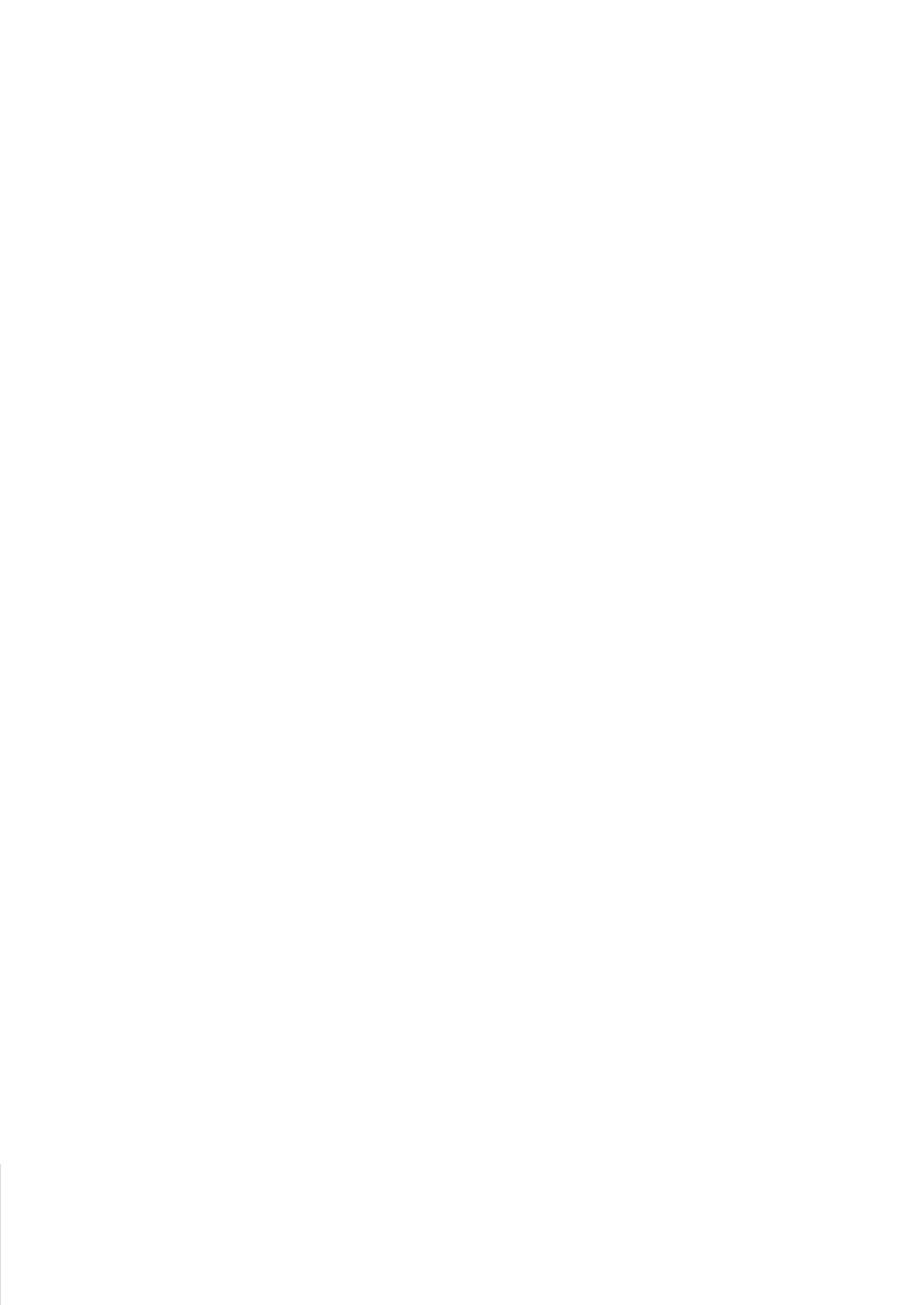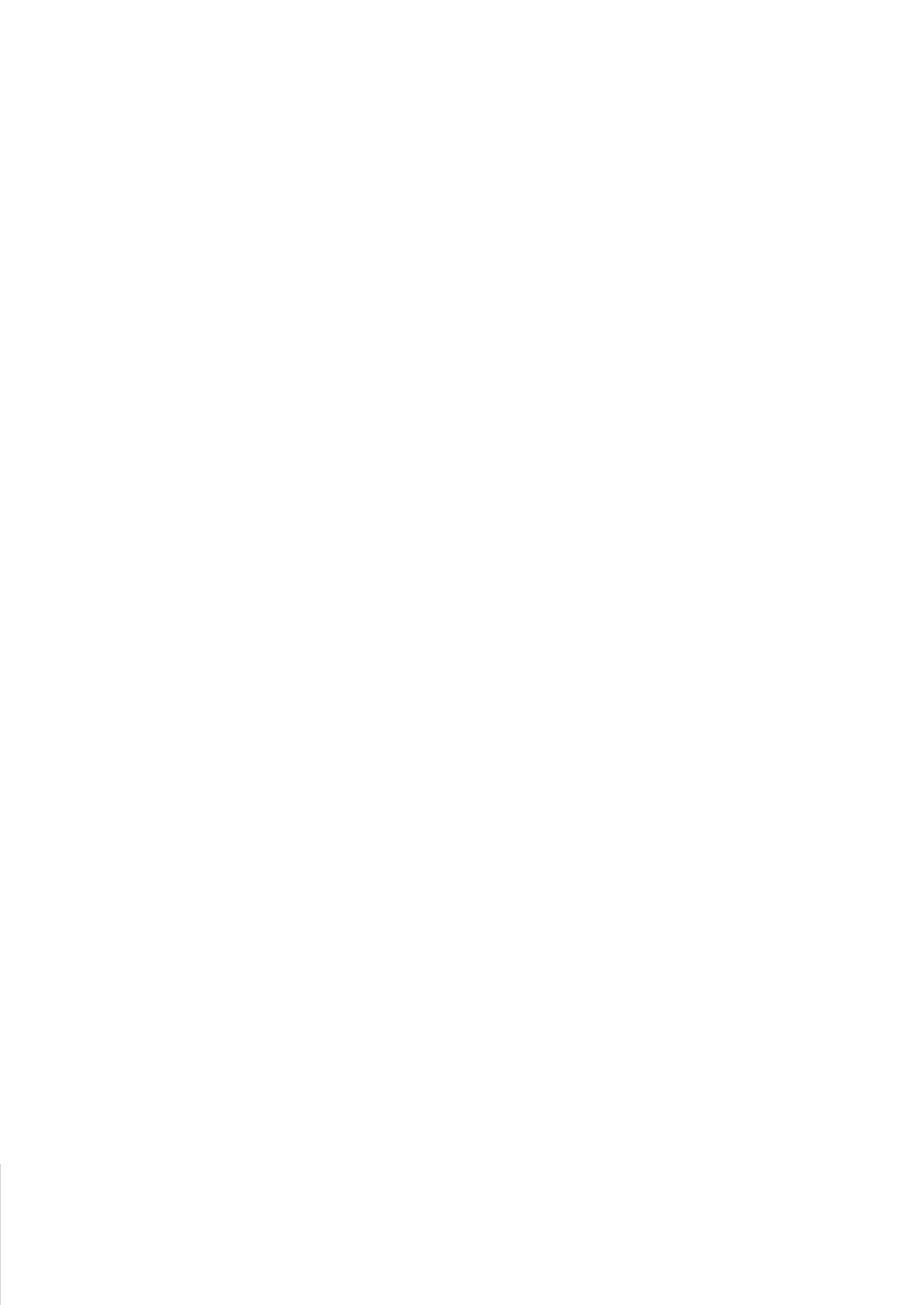| 02/94                                                                                                                                                                                                                                | the controller and controller and controller and controller and controller and controller and controller and c<br>The controller and controller and controller and controller and controller and controller and controller and c<br> |                                      | WS-Nr.<br>121-10.<br>121-10.                             |                                       |                                 |                          |                          |                            |                            |                                   |                  |                                        | 76-02-030/47                                         | 76-02-034/47                                     |                        |                             |                    |                                                            |  |  |
|--------------------------------------------------------------------------------------------------------------------------------------------------------------------------------------------------------------------------------------|--------------------------------------------------------------------------------------------------------------------------------------------------------------------------------------------------------------------------------------|--------------------------------------|----------------------------------------------------------|---------------------------------------|---------------------------------|--------------------------|--------------------------|----------------------------|----------------------------|-----------------------------------|------------------|----------------------------------------|------------------------------------------------------|--------------------------------------------------|------------------------|-----------------------------|--------------------|------------------------------------------------------------|--|--|
|                                                                                                                                                                                                                                      | APV Resident                                                                                                                                                                                                                         | 01.256<br>$\overline{\widetilde{R}}$ |                                                          |                                       |                                 |                          |                          |                            |                            |                                   |                  |                                        |                                                      |                                                  |                        |                             |                    |                                                            |  |  |
|                                                                                                                                                                                                                                      | Trytko<br>Name<br>20.3.98<br>Datun<br>D                                                                                                                                                                                              |                                      |                                                          |                                       |                                 |                          |                          |                            |                            |                                   |                  |                                        | without measuring transducer<br>ohne Meßumformer     | without measuring transducer<br>ohne Meßumformer |                        |                             |                    |                                                            |  |  |
|                                                                                                                                                                                                                                      | Gezeichnet<br>Normgepr.<br>Geprüft                                                                                                                                                                                                   |                                      | WS-Nr.<br>ref - no.                                      |                                       |                                 |                          |                          |                            |                            |                                   |                  | $-0.024100-$                           | 76-02-033/47                                         | 76-02-036/47                                     |                        |                             |                    |                                                            |  |  |
|                                                                                                                                                                                                                                      |                                                                                                                                                                                                                                      |                                      | wS-Nr.<br>121-10.<br>121-10.                             |                                       |                                 |                          | 40-150<br>$\overline{5}$ | 15-00-055/47               | $\mathbf l$                | H                                 |                  | $-0.01 + 100$                          | 76-02-032/47                                         | 76-02-035/47                                     |                        | $50 - 80$<br>$\overline{5}$ | 15-00-237/47       |                                                            |  |  |
|                                                                                                                                                                                                                                      | ч<br>Blatt                                                                                                                                                                                                                           | <b>Trytko</b><br>3/98                | WS-Nr.<br>ref.-no.                                       |                                       |                                 |                          | 25<br>$\overline{5}$     | 15-00-232/47               | 76-02-001/13               | 76-02-002/13                      |                  | -50°C+50°C                             | 76-02-031/47                                         | 76-02-029/47                                     |                        | $25 - 40$<br>$\overline{5}$ | $15 - 00 - 236/47$ |                                                            |  |  |
|                                                                                                                                                                                                                                      |                                                                                                                                                                                                                                      | Datum<br><b>Name</b>                 |                                                          |                                       |                                 |                          |                          |                            |                            |                                   |                  |                                        |                                                      |                                                  |                        |                             |                    |                                                            |  |  |
|                                                                                                                                                                                                                                      |                                                                                                                                                                                                                                      |                                      |                                                          |                                       | measurement                     |                          |                          |                            | Typ-Nr.R5216 NG100         | Typ-Nr.R5216 NG100                | PT100<br>sensor  | temperature range<br>Temperaturbereich | with meas <u>uring transducer</u><br>mit Meßumformer | with measuring transducer<br>mit Menumformer     | thermometer            |                             |                    |                                                            |  |  |
| Weitergabe sowie Vervielfältigung dieser Unterlage, Verwertung und Mitteilung<br>ihres Finalts nicht gestattet, soweit nicht schrifflich zugestanden. Verstoß<br>verpflichtet zum Schadensersatz und kann strafrechtliche Falgen hab |                                                                                                                                                                                                                                      | devices                              |                                                          | devices                               |                                 |                          |                          | WIKA)<br>(Fa.              | $0^{\circ}$ -160°C         | $-30e^{-+}50e^{-}$                | temperature      |                                        | <b>PT100</b><br>$\overline{\phantom{0}}$             | <b>PT100</b><br>$\mathbf{\sim}$                  | resistance<br>╮        |                             |                    | (Fa.Pförtner)                                              |  |  |
|                                                                                                                                                                                                                                      | DN 25-150<br>parts list:<br>Gehäuse und Meßgeräte                                                                                                                                                                                    | techniques<br>measuring              | Benennung<br>description                                 | measuring<br>$\overline{\phantom{0}}$ | Temperaturmessung / temperature | / thermometer            |                          | Thermometer<br>thermometer | Thermometer<br>thermometer | Thermometer<br><u>thermometer</u> |                  |                                        |                                                      | winding                                          | Widerstandsthermometer |                             | <b>Thermometer</b> | Cover thermometer<br>Widerstandsthermometer<br>thermometer |  |  |
|                                                                                                                                                                                                                                      | Inline-Meßtechnik<br>Ersatzteilliste: spare                                                                                                                                                                                          | Inline measuring<br>and              |                                                          | Mengeräte                             |                                 | Thermometer              |                          | Deckel<br>Cover            | WIKO<br><b>Wika</b>        | Wika<br><u>Wika</u>               | Temperatursensor |                                        | Einfachwicklung                                      | simple winding<br>Doppelwicklung<br>compound     |                        |                             | Deckel             | Resistance                                                 |  |  |
|                                                                                                                                                                                                                                      |                                                                                                                                                                                                                                      | pousing                              | aphantiy<br>Yithoup<br>litem <sup>+</sup><br><u>Posi</u> |                                       | $\div$                          | $\overline{\phantom{0}}$ |                          |                            |                            |                                   | $\mathbf 2$      |                                        |                                                      |                                                  | m                      |                             |                    |                                                            |  |  |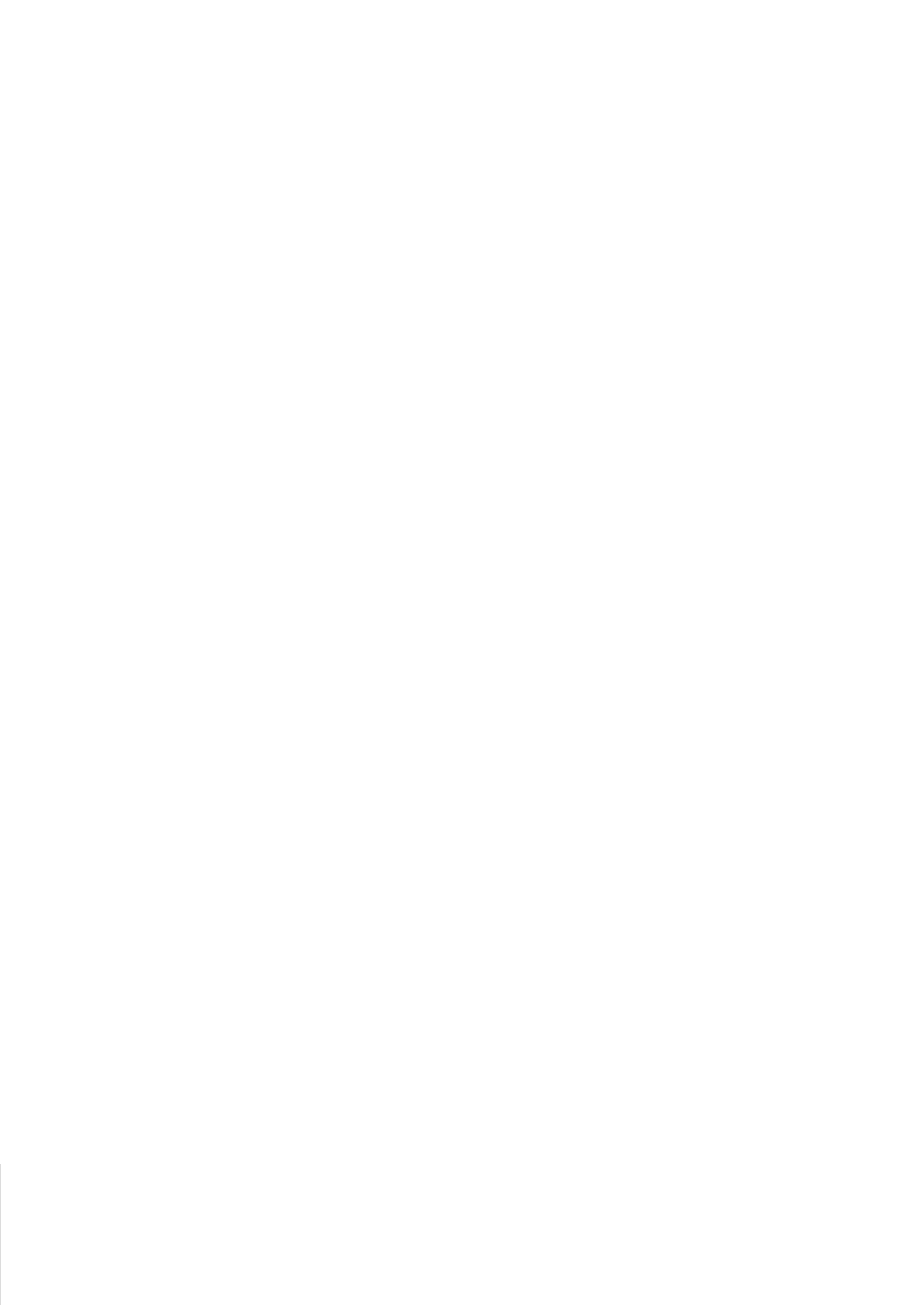|                          | Weitergabe sowie Vervielfältigung dieser Unterlage, Verwertung und Mittellung<br>ihres finlatis nicht gestattet, soweit nicht schrifflich zugestanden. Verstoß<br>verpflichtet zum Schadensersatz und kann strafrechtliche Folgen ha |                                  |                               |                           |                              |                                                     |                                    |                         | 02/94                                 |
|--------------------------|--------------------------------------------------------------------------------------------------------------------------------------------------------------------------------------------------------------------------------------|----------------------------------|-------------------------------|---------------------------|------------------------------|-----------------------------------------------------|------------------------------------|-------------------------|---------------------------------------|
|                          | Inline-Mentechnik DN 25-150<br>parts list:<br>Gehäuse und Meßgeräte<br>Ersatzteilliste: spare                                                                                                                                        |                                  |                               | LN<br>Blatt               |                              | Gezeichnet<br>Normgepr.<br>Geprüft                  | Trytko<br>Name<br>20.3.98<br>Datum |                         | 看島<br>APV Roateta<br>APV D-59425 Urna |
|                          | devices<br>Inline measuring techniques<br>measuring<br>and<br>housing                                                                                                                                                                |                                  | Datun<br>Name                 | Trytko<br>3/98            |                              |                                                     |                                    | $\overline{\mathbb{R}}$ | 01.256                                |
| Posl<br>item             | Benennung<br>description<br><u>duantity</u><br>э̀ Биан                                                                                                                                                                               |                                  | WS-Nr.<br>ref.-no.            | wS-Nr.<br>ref.-no.        | WS-Nr.<br>ref.-no.           | WS-Nr.<br>ref.-no.                                  | WS-Nr.<br>ref.-no.                 |                         |                                       |
| $\equiv$                 | pressure<br>Druckmessung                                                                                                                                                                                                             | measurement                      |                               |                           |                              |                                                     |                                    |                         |                                       |
| $\overline{\phantom{0}}$ | gonge<br>pressure<br>Manometer                                                                                                                                                                                                       |                                  |                               |                           |                              |                                                     |                                    |                         |                                       |
|                          |                                                                                                                                                                                                                                      | measuring range<br>Menbereich    | connection<br><b>Anschluß</b> | 12.00                     | 18.00                        | 15.00                                               | 9.00                               |                         |                                       |
|                          |                                                                                                                                                                                                                                      | $\overline{a}$<br>$\bullet$<br>႕ |                               | 76-02-037/47              | 76-02-040/47 76-02-043/47    |                                                     | 76-02-046/47                       |                         |                                       |
|                          |                                                                                                                                                                                                                                      | Ъđ<br>$0 - 10$                   |                               | 76-02-038/93 76-02-041/93 |                              | 76-02-044/93 76-02-047/93                           |                                    |                         |                                       |
|                          |                                                                                                                                                                                                                                      | đ<br>$0 - 16$                    |                               |                           |                              | 76-02-039/93 76-02-042/93 76-02-045/93 76-02-048/93 |                                    |                         |                                       |
|                          |                                                                                                                                                                                                                                      | Б.<br>$0 - 60$                   |                               |                           |                              | 76-02-026/93 76-02-028/93 76-02-027/93 76-02-025/93 |                                    |                         |                                       |
|                          |                                                                                                                                                                                                                                      |                                  |                               |                           |                              |                                                     |                                    |                         |                                       |
| $\mathbf{\sim}$          | pressure<br>DruckmeNumformer                                                                                                                                                                                                         | 141GP<br>transmitter             |                               |                           |                              |                                                     |                                    |                         |                                       |
|                          |                                                                                                                                                                                                                                      | Pressure range<br>Druckbereich   | 0,0125-0,25                   | bar0,125-2,5 bar          | $\frac{1}{9}$<br>$1,25 - 25$ |                                                     |                                    |                         |                                       |
|                          | ohne Digitalanzeige<br>without digital display<br>mit Digitalanzeige                                                                                                                                                                 |                                  | $\overline{47}$<br>76-02-085/ | 76-02-086/47              | 76-02-087/47                 |                                                     |                                    |                         |                                       |
|                          | <u>diaital display</u><br>with                                                                                                                                                                                                       |                                  | $\overline{47}$<br>76-02-090/ | 76-02-091/47              | 76-02-092/47                 |                                                     |                                    |                         |                                       |
|                          |                                                                                                                                                                                                                                      |                                  |                               |                           |                              |                                                     |                                    |                         |                                       |
| m                        | pressure<br>╮<br>Druckmeßaufnehmer                                                                                                                                                                                                   | PM-<br>transmitter               | $-531$                        |                           |                              |                                                     |                                    |                         |                                       |
|                          |                                                                                                                                                                                                                                      | Pressure range<br>Druckbereich   | ā<br>$0 - 0.2$                | $\overline{a}$<br>$0 - 4$ | $\overline{a}$<br>$0 - 10$   | $\overline{a}$<br>$0 - 20$                          | $\overline{a}$<br>$0 - 25$         |                         |                                       |
|                          | ohne Digitalanzeige<br>without digital display                                                                                                                                                                                       |                                  | $\overline{5}$<br>76-02-050/  | 76-02-051/47              |                              | 76-02-052/47 76-02-053/47 76-02-054/47              |                                    |                         |                                       |
|                          | <u> Apiasip</u><br>without digital disp<br>mit Digitalanzeige<br>with digital display                                                                                                                                                |                                  | 76-02-060/47                  | 76-02-061/47              |                              | 76-02-062/47 76-02-063/47 76-02-064/47              |                                    |                         |                                       |
|                          |                                                                                                                                                                                                                                      |                                  |                               |                           |                              |                                                     |                                    |                         |                                       |
|                          |                                                                                                                                                                                                                                      |                                  |                               |                           |                              |                                                     |                                    |                         |                                       |
|                          |                                                                                                                                                                                                                                      |                                  |                               |                           |                              |                                                     |                                    |                         |                                       |